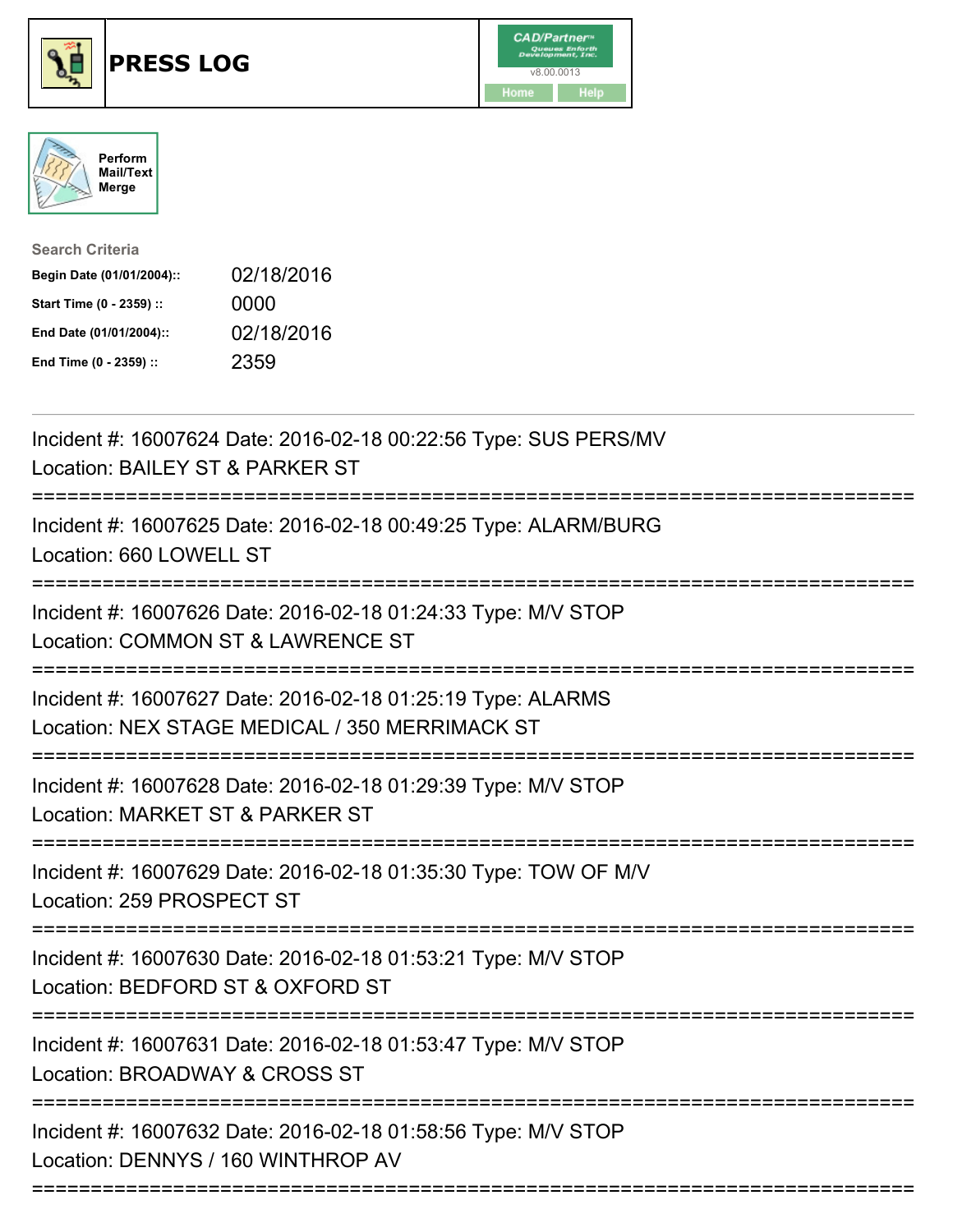| Incident #: 16007633 Date: 2016-02-18 02:01:20 Type: M/V STOP<br>Location: AMESBURY ST & LOWELL ST    |
|-------------------------------------------------------------------------------------------------------|
| Incident #: 16007635 Date: 2016-02-18 02:08:54 Type: M/V STOP<br>Location: JACKSON ST & METHUEN ST    |
| Incident #: 16007634 Date: 2016-02-18 02:09:05 Type: ALARMS<br>Location: 135 BUTLER ST                |
| Incident #: 16007636 Date: 2016-02-18 02:10:36 Type: SUS PERS/MV<br><b>Location: STATE ST</b>         |
| Incident #: 16007637 Date: 2016-02-18 03:03:34 Type: M/V STOP<br>Location: BROADWAY & TREMONT ST      |
| Incident #: 16007638 Date: 2016-02-18 03:15:25 Type: M/V STOP<br>Location: BROADWAY & TREMONT ST      |
| Incident #: 16007640 Date: 2016-02-18 03:33:39 Type: DOMESTIC/PROG<br>Location: 36 NEWTON ST          |
| Incident #: 16007639 Date: 2016-02-18 03:34:53 Type: M/V STOP<br>Location: BROADWAY & CANAL ST        |
| Incident #: 16007641 Date: 2016-02-18 04:21:49 Type: M/V STOP<br>Location: MERRIMACK ST & S BROADWAY  |
| Incident #: 16007642 Date: 2016-02-18 05:52:23 Type: M/V STOP<br>Location: BEACON ST & MT VERNON ST   |
| Incident #: 16007643 Date: 2016-02-18 05:58:16 Type: M/V STOP<br>Location: MCCARTHY RD & MT VERNON ST |
| Incident #: 16007644 Date: 2016-02-18 06:03:06 Type: M/V STOP<br>Location: MCCARTHY RD & MT VERNON ST |
| Incident #: 16007645 Date: 2016-02-18 06:05:31 Type: ALARMS<br>Location: 7-11 BALLARD WY              |
| Incident #: 16007646 Date: 2016-02-18 06:09:08 Type: M/V STOP<br>Location: BEACON ST & HALE ST        |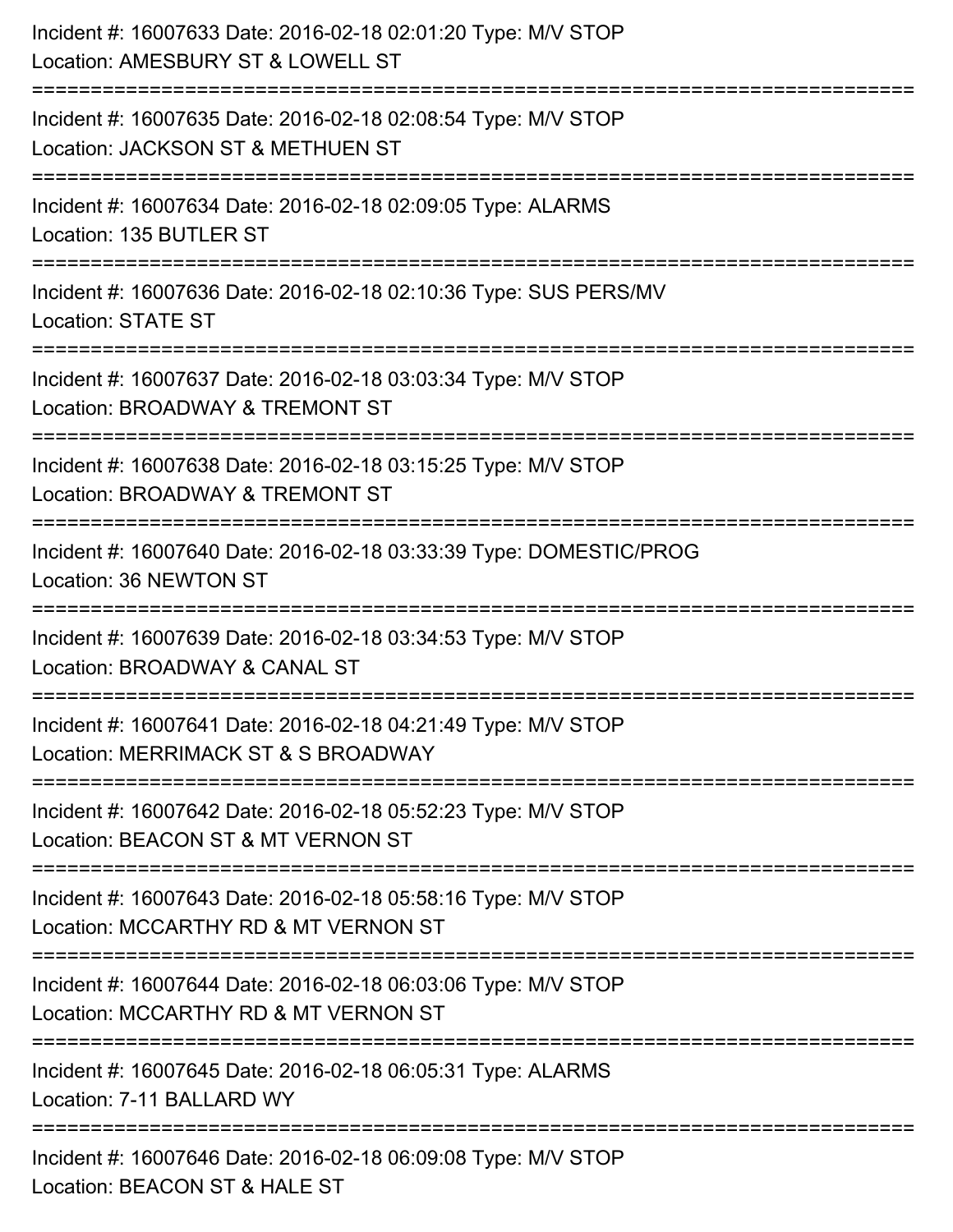| Incident #: 16007647 Date: 2016-02-18 06:20:17 Type: M/V STOP<br>Location: E HAVERHILL ST & FERRY ST |
|------------------------------------------------------------------------------------------------------|
| Incident #: 16007648 Date: 2016-02-18 06:24:06 Type: M/V STOP<br>Location: E HAVERHILL ST & FERRY ST |
| Incident #: 16007649 Date: 2016-02-18 06:35:16 Type: M/V STOP<br>Location: ANDOVER ST & EATON ST     |
| Incident #: 16007650 Date: 2016-02-18 07:05:21 Type: M/V STOP<br>Location: COMMON ST & HAMPSHIRE ST  |
| Incident #: 16007651 Date: 2016-02-18 07:11:53 Type: SUS PERS/MV<br>Location: 12 BROOKFIELD ST       |
| Incident #: 16007652 Date: 2016-02-18 07:17:21 Type: M/V STOP<br>Location: BROADWAY & TREMONT ST     |
| Incident #: 16007653 Date: 2016-02-18 07:17:50 Type: PARK & WALK<br><b>Location: BROADWAY</b>        |
| Incident #: 16007654 Date: 2016-02-18 07:24:29 Type: M/V STOP<br>Location: ANDOVER ST & BEACON ST    |
| Incident #: 16007655 Date: 2016-02-18 07:35:39 Type: NOTIFICATION<br>Location: 380 HAVERHILL ST      |
| Incident #: 16007656 Date: 2016-02-18 07:36:42 Type: SUS PERS/MV<br>Location: 473 ESSEX ST #1        |
| Incident #: 16007657 Date: 2016-02-18 07:48:08 Type: ALARMS<br>Location: 412 HAMPSHIRE ST            |
| Incident #: 16007658 Date: 2016-02-18 07:52:27 Type: ALARMS<br>Location: 170 MT VERNON ST            |
| Incident #: 16007659 Date: 2016-02-18 07:54:50 Type: MAL DAMG PROG<br>Location: 72 INMAN ST          |
| Incident #: 16007660 Date: 2016-02-18 08:02:09 Type: THREATS                                         |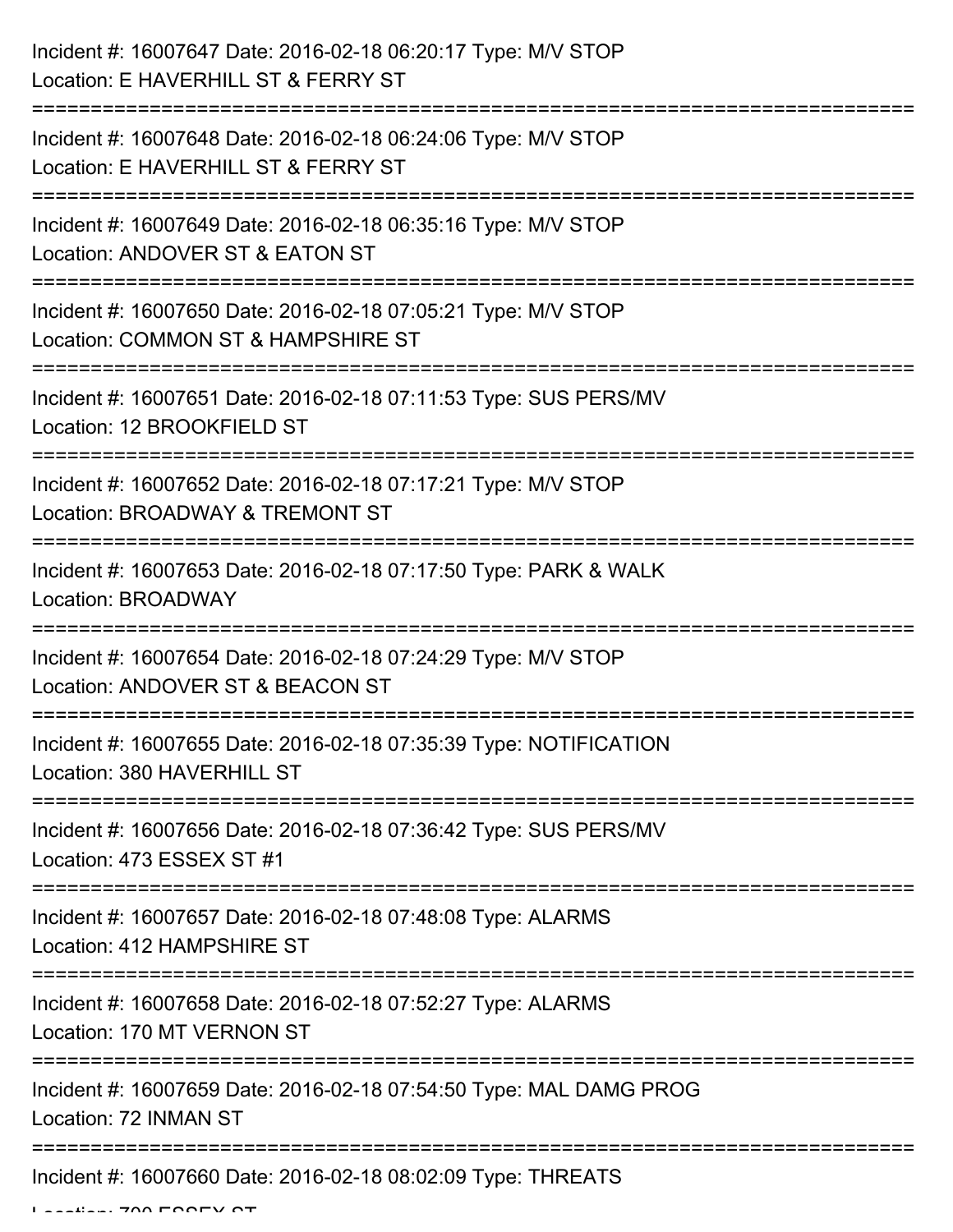| Incident #: 16007661 Date: 2016-02-18 08:12:53 Type: LIC PLATE STO<br><b>Location: 49 TENNEY ST</b>            |
|----------------------------------------------------------------------------------------------------------------|
| Incident #: 16007662 Date: 2016-02-18 08:17:58 Type: CK WELL BEING<br>Location: 61 BRADFORD ST                 |
| Incident #: 16007664 Date: 2016-02-18 08:55:40 Type: ASSSIT AMBULANC<br>Location: 141 FARNHAM ST #1            |
| Incident #: 16007663 Date: 2016-02-18 08:55:47 Type: LARCENY/PAST<br>Location: 320 S BROADWAY                  |
| Incident #: 16007665 Date: 2016-02-18 09:09:18 Type: DRUG OVERDOSE<br>Location: 50 BROADWAY                    |
| Incident #: 16007666 Date: 2016-02-18 09:43:32 Type: M/V STOP<br>Location: DAISY ST & HOLLY ST                 |
| Incident #: 16007669 Date: 2016-02-18 10:01:11 Type: AUTO ACC/NO PI<br>Location: 48 MEDFORD ST                 |
| Incident #: 16007668 Date: 2016-02-18 10:01:40 Type: INVESTIGATION<br>Location: 167 MAY ST                     |
| Incident #: 16007667 Date: 2016-02-18 10:01:40 Type: SELECTIVE ENF<br><b>Location: MERRIMACK ST</b>            |
| Incident #: 16007670 Date: 2016-02-18 10:05:48 Type: M/V STOP<br>Location: MANCHESTER ST & WEST ST             |
| Incident #: 16007671 Date: 2016-02-18 10:06:39 Type: 209A/VIOLATION<br>Location: WALK IN WALK IN / 9 SUMMER ST |
| Incident #: 16007672 Date: 2016-02-18 10:13:38 Type: BUILDING CHK<br>Location: 364 HAMPSHIRE ST                |
| Incident #: 16007673 Date: 2016-02-18 10:19:29 Type: M/V STOP<br>Location: JACKSON ST & METHUEN ST             |
| Incident #: 16007674 Date: 2016-02-18 10:29:04 Type: M/V STOP                                                  |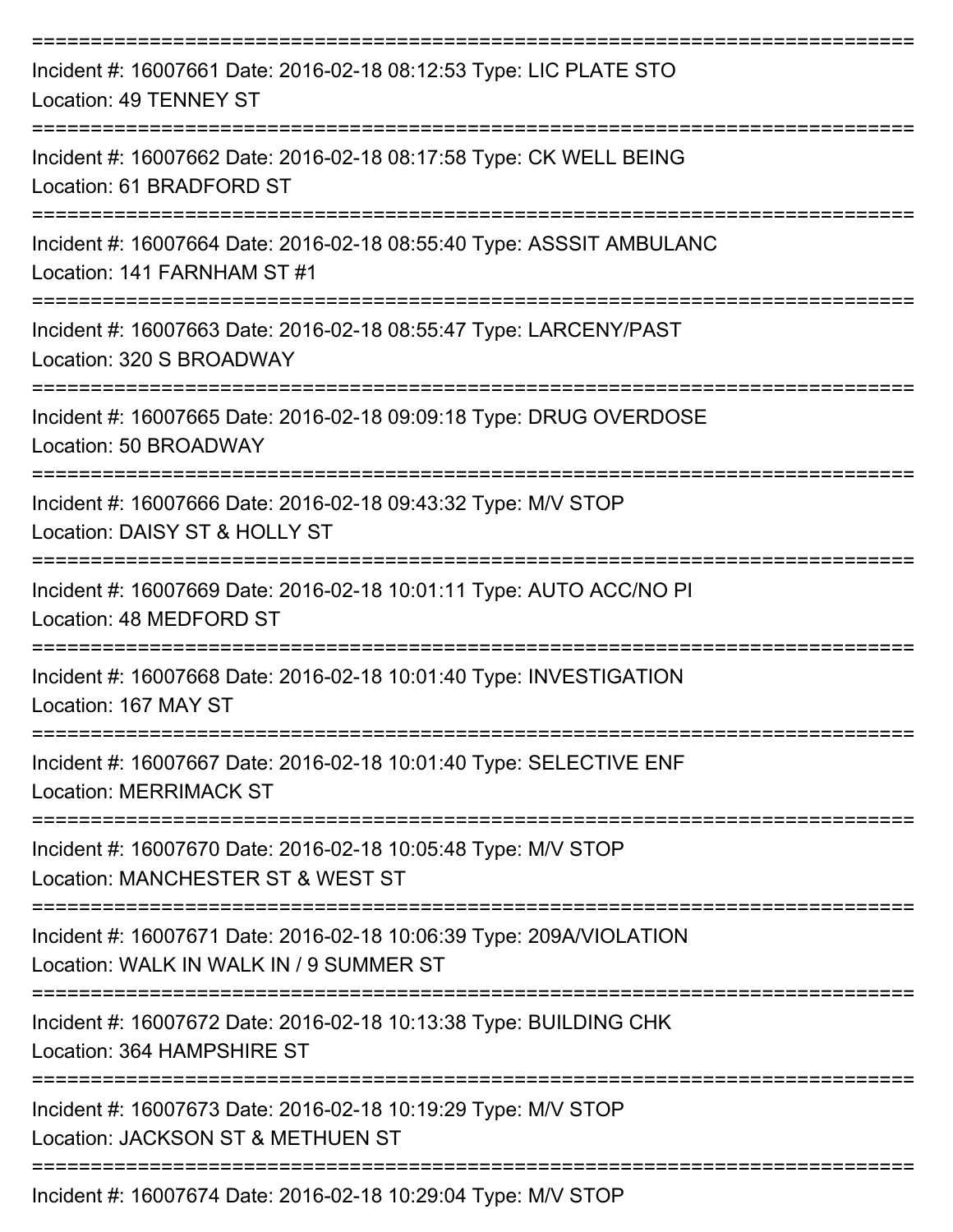| Incident #: 16007675 Date: 2016-02-18 10:29:56 Type: M/V STOP<br>Location: 500 MERRIMACK ST         |
|-----------------------------------------------------------------------------------------------------|
| Incident #: 16007677 Date: 2016-02-18 10:35:45 Type: MAL DAMAGE<br>Location: 56 SPRINGFIELD ST      |
| Incident #: 16007676 Date: 2016-02-18 10:35:46 Type: M/V STOP<br>Location: ERVING AV & HAMPSHIRE ST |
| Incident #: 16007678 Date: 2016-02-18 10:38:35 Type: HIT & RUN M/V<br>Location: 34 HAVERHILL ST     |
| Incident #: 16007679 Date: 2016-02-18 10:48:05 Type: DISTURBANCE<br>Location: 71 TOWER HILL ST      |
| Incident #: 16007680 Date: 2016-02-18 10:50:49 Type: SUS PERS/MV<br>Location: 21 SPRINGFIELD ST     |
| Incident #: 16007681 Date: 2016-02-18 10:57:39 Type: ALARMS<br>Location: DEJESUS / 4 BERKELEY ST    |
| Incident #: 16007682 Date: 2016-02-18 11:05:28 Type: SELECTIVE ENF<br>Location: S BROADWAY          |
| Incident #: 16007683 Date: 2016-02-18 11:13:36 Type: SUS PERS/MV<br>Location: 69 NEWBURY ST         |
| Incident #: 16007684 Date: 2016-02-18 11:27:01 Type: M/V STOP<br>Location: COMMON ST & NEWBURY ST   |
| Incident #: 16007685 Date: 2016-02-18 11:31:34 Type: 911 HANG UP<br>Location: 59 HOLLY ST           |
| Incident #: 16007686 Date: 2016-02-18 11:44:33 Type: M/V STOP<br>Location: ANDOVER ST & S BROADWAY  |
| Incident #: 16007687 Date: 2016-02-18 11:46:34 Type: TEST QED<br>Location: 100 MAGINNIS AV          |
|                                                                                                     |

Incident #: 16007688 Date: 2016 02 18 11:54:28 Type: M/V STOP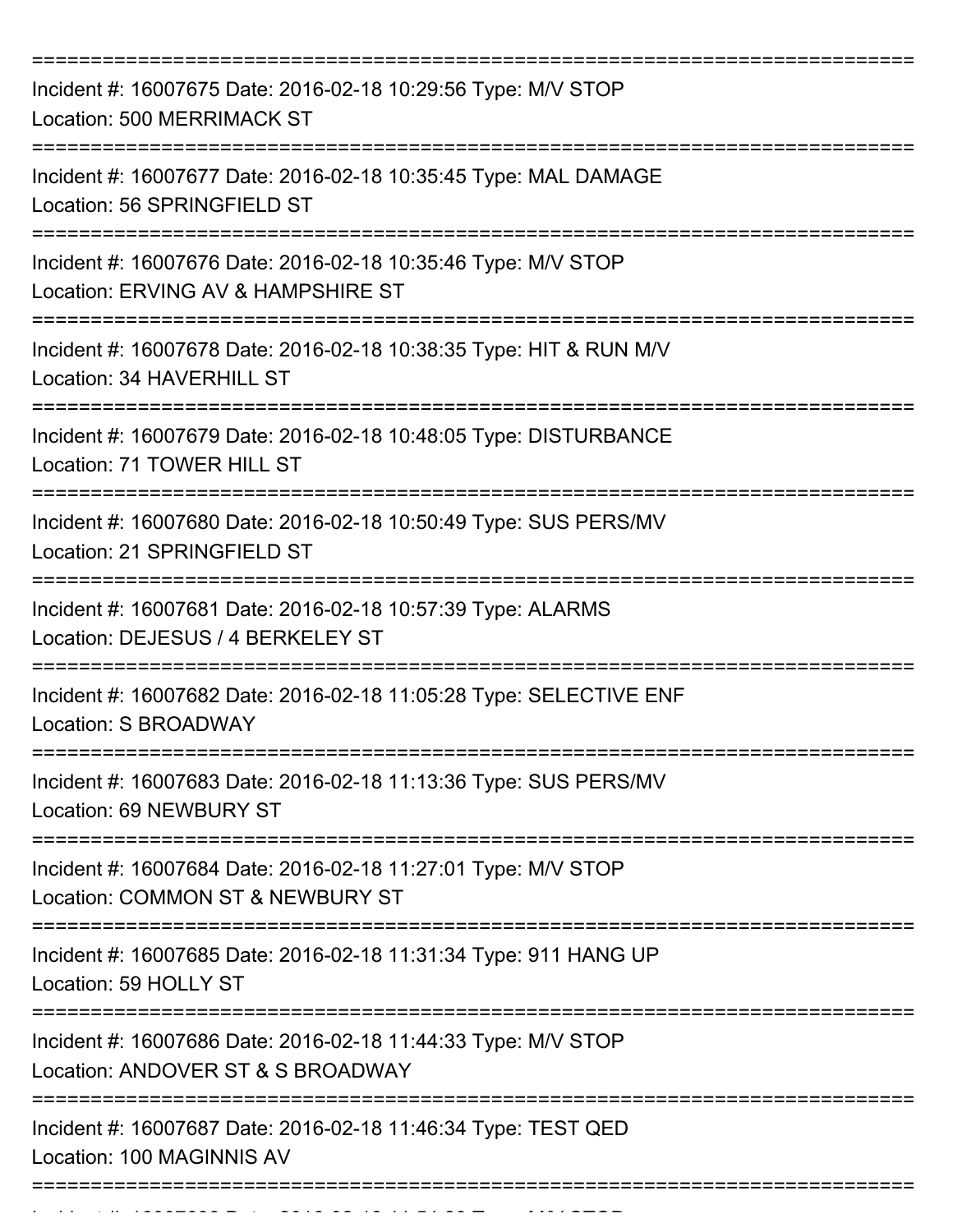Location: S BROADWAY & SALEM ST =========================================================================== Incident #: 16007689 Date: 2016-02-18 12:11:16 Type: DISTURBANCE Location: 13 CLINTON CT FL 3 =========================================================================== Incident #: 16007690 Date: 2016-02-18 12:14:25 Type: ALARMS Location: AQUA LOUNGE / 151 ESSEX ST =========================================================================== Incident #: 16007691 Date: 2016-02-18 12:24:10 Type: LARCENY/ATTMEPT Location: 700 ESSEX ST =========================================================================== Incident #: 16007692 Date: 2016-02-18 12:35:49 Type: UNWANTEDGUEST Location: 360 MERRIMACK ST =========================================================================== Incident #: 16007693 Date: 2016-02-18 12:41:18 Type: LOST PROPERTY Location: 234 ESSEX ST =========================================================================== Incident #: 16007694 Date: 2016-02-18 12:54:03 Type: SEX OFF. PAST Location: 12 METHUEN ST FL 2 =========================================================================== Incident #: 16007695 Date: 2016-02-18 13:07:52 Type: ALARMS Location: 16 DARTMOUTH ST =========================================================================== Incident #: 16007696 Date: 2016-02-18 13:09:16 Type: HIT & RUN M/V Location: ESSEX ST & MILTON ST =========================================================================== Incident #: 16007697 Date: 2016-02-18 13:21:56 Type: B&E/PAST Location: 5 DAISY ST =========================================================================== Incident #: 16007698 Date: 2016-02-18 13:28:51 Type: SUS PERS/MV Location: MCDONALDS / 50 BROADWAY =========================================================================== Incident #: 16007699 Date: 2016-02-18 13:29:58 Type: HIT & RUN M/V Location: 15 UNION ST =========================================================================== Incident #: 16007700 Date: 2016-02-18 13:34:11 Type: MAL DAMAGE Location: WALK IN WALK IN / 65 PARK STREET =========================================================================== Incident #: 16007701 Date: 2016-02-18 13:43:01 Type: AUTO ACC/NO PI Location: 50 COMMON ST

===========================================================================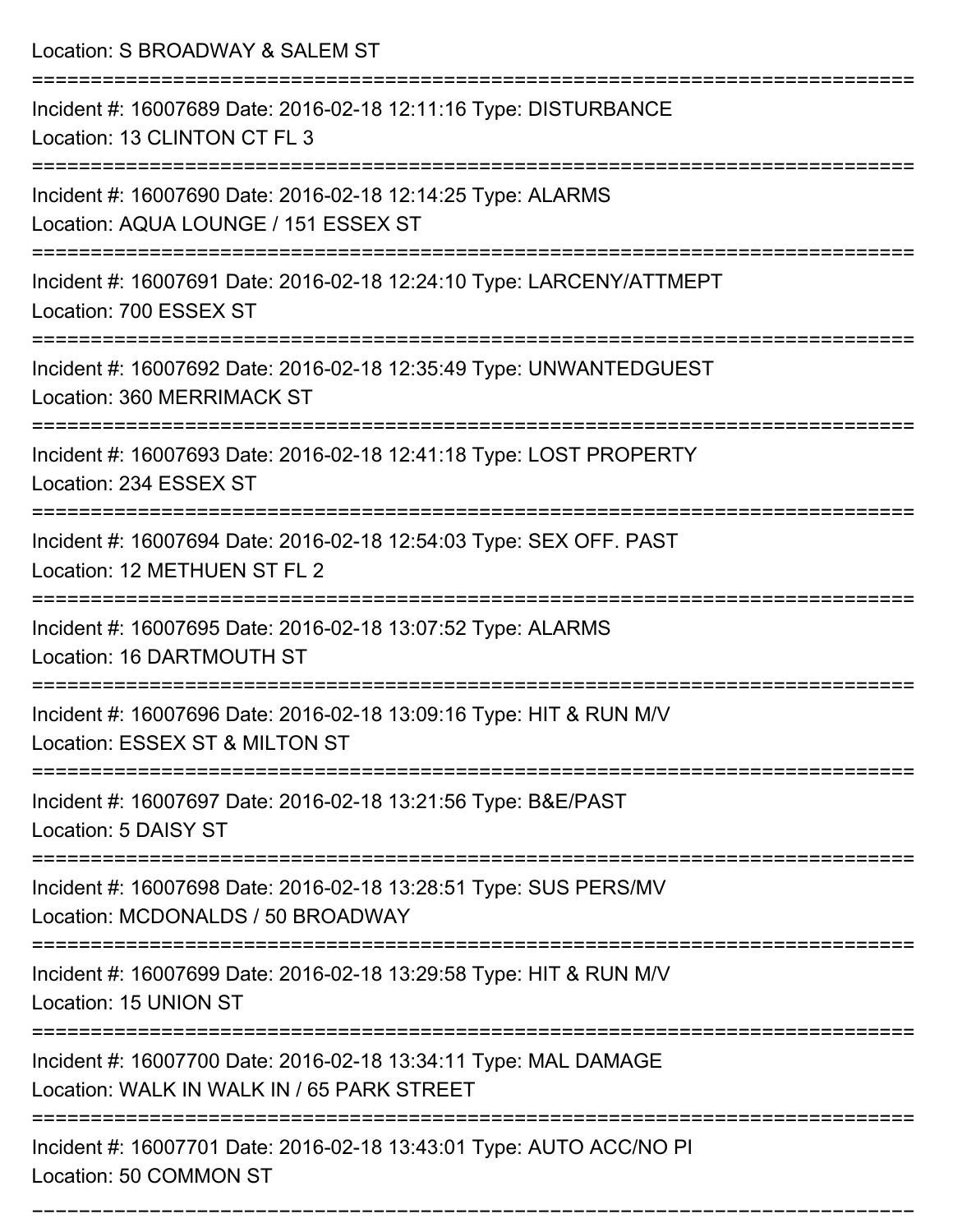| Incident #: 16007702 Date: 2016-02-18 13:58:57 Type: ALARMS<br>Location: 159 DAWES ST                      |
|------------------------------------------------------------------------------------------------------------|
| Incident #: 16007703 Date: 2016-02-18 14:36:19 Type: 209A/SERVE<br>Location: 383 HAVERHILL ST #41          |
| Incident #: 16007704 Date: 2016-02-18 14:47:11 Type: AUTO ACC/PED<br>Location: 57 ERVING AV                |
| Incident #: 16007705 Date: 2016-02-18 14:56:24 Type: SUS PERS/MV<br>Location: 18 FRANKLIN ST               |
| Incident #: 16007706 Date: 2016-02-18 15:02:49 Type: M/V STOP<br>Location: HAMPSHIRE ST & LOWELL ST        |
| Incident #: 16007707 Date: 2016-02-18 15:35:15 Type: INVESTIGATION<br>Location: 90 LOWELL ST               |
| Incident #: 16007709 Date: 2016-02-18 15:37:10 Type: SUS PERS/MV<br>Location: 700 ESSEX ST                 |
| Incident #: 16007708 Date: 2016-02-18 15:43:25 Type: TOW OF M/V<br>Location: 99 FARNHAM ST                 |
| Incident #: 16007710 Date: 2016-02-18 15:53:12 Type: A&B PAST<br>Location: 102 BLANCHARD ST #2             |
| Incident #: 16007711 Date: 2016-02-18 16:10:18 Type: AUTO ACC/NO PI<br>Location: WINTHROP AV               |
| Incident #: 16007712 Date: 2016-02-18 16:17:51 Type: UNWANTEDGUEST<br>Location: TACO BELL / 79 WINTHROP AV |
| Incident #: 16007713 Date: 2016-02-18 16:17:55 Type: FRAUD<br>Location: GOLDEN HOUSE / 98 STERNS AVE FL 3  |
| Incident #: 16007714 Date: 2016-02-18 16:32:34 Type: KEEP PEACE<br>Location: 6 HOME ST #1                  |
| Incident #: 16007715 Date: 2016-02-18 16:50:30 Type: COURT DOC SERVE<br>Location: 34 SARGENT ST            |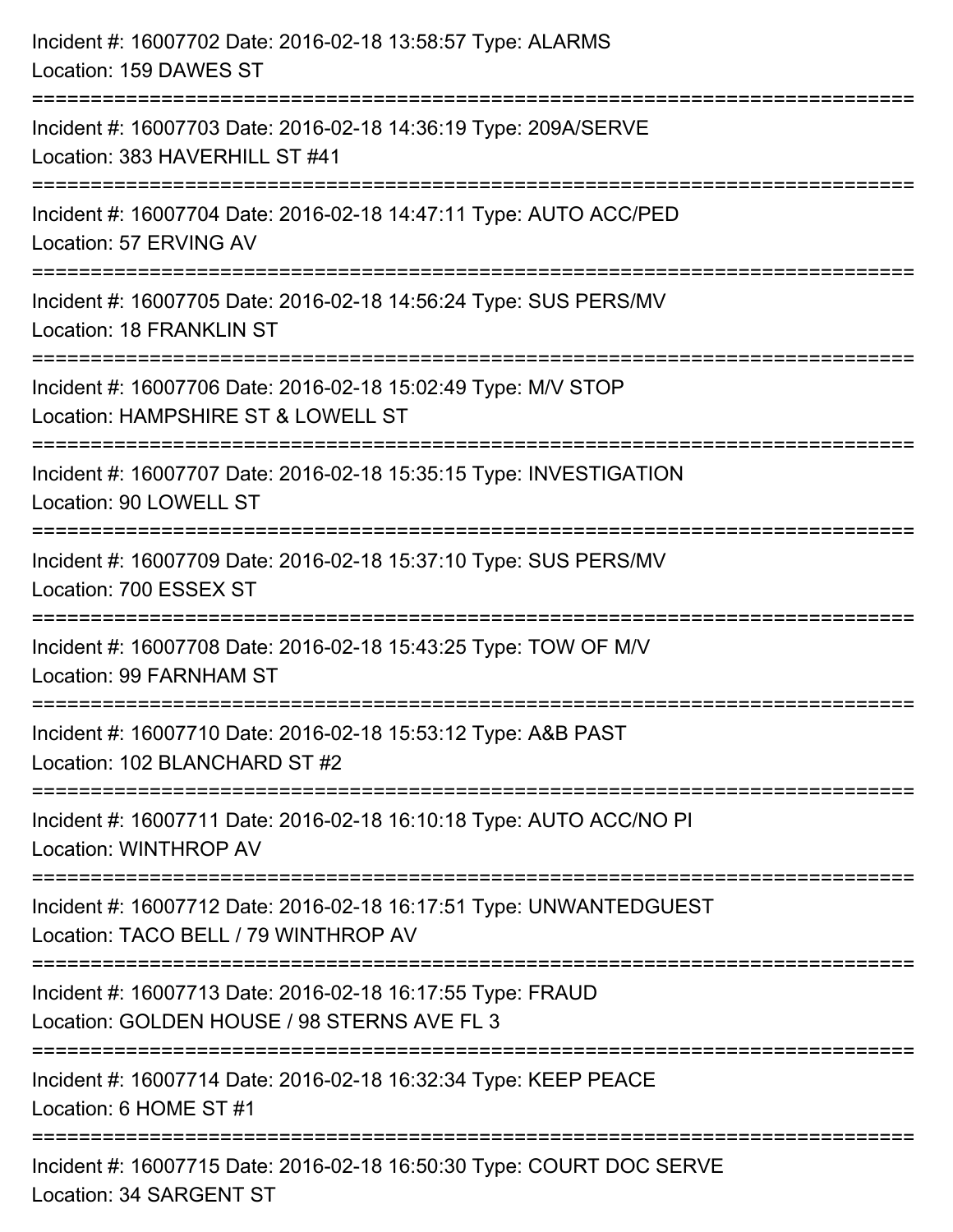| Incident #: 16007716 Date: 2016-02-18 16:52:22 Type: TOW OF M/V<br>Location: TRESPASS / HAWTHORNE WAY                                     |
|-------------------------------------------------------------------------------------------------------------------------------------------|
| ---------------------<br>Incident #: 16007717 Date: 2016-02-18 16:53:56 Type: THREATS<br>Location: 71 TOWER HILL ST                       |
| Incident #: 16007718 Date: 2016-02-18 16:56:10 Type: 209A/SERVE<br>Location: 6 HOME ST                                                    |
| Incident #: 16007719 Date: 2016-02-18 17:08:40 Type: COURT DOC SERVE<br>Location: 8 WILMOT ST                                             |
| Incident #: 16007720 Date: 2016-02-18 17:16:48 Type: ALARM/BURG<br>Location: RESD; JOSE PEREZ 978-828-5826 / 60 E PLEASANT ST             |
| Incident #: 16007721 Date: 2016-02-18 17:18:05 Type: AUTO ACC/NO PI<br>Location: FITZ ST & LAWRENCE ST                                    |
| Incident #: 16007722 Date: 2016-02-18 17:20:07 Type: M/V STOP<br>Location: 381 ESSEX ST                                                   |
| Incident #: 16007723 Date: 2016-02-18 17:23:09 Type: M/V STOP<br>Location: 85 MANCHESTER ST                                               |
| Incident #: 16007724 Date: 2016-02-18 17:29:35 Type: UNKNOWN PROB<br>Location: 70 FARNHAM ST #REAR                                        |
| Incident #: 16007725 Date: 2016-02-18 17:37:11 Type: M/V STOP<br>Location: 42 MORTON ST                                                   |
| Incident #: 16007726 Date: 2016-02-18 17:40:28 Type: M/V STOP<br>Location: CENTRAL CATHOLIC HIGH SCHOOL / 300 HAMPSHIRE ST                |
| ====================================<br>Incident #: 16007727 Date: 2016-02-18 17:45:51 Type: M/V STOP<br>Location: BRADFORD ST & BROADWAY |
| Incident #: 16007728 Date: 2016-02-18 17:50:57 Type: B&E/PAST<br>Location: 15 EASTON ST FL 3                                              |
| Incident #: 16007729 Date: 2016-02-18 18:09:39 Type: B&E/PAST                                                                             |

 $\mathcal{L} = \mathcal{L} \times \mathcal{L} = \mathcal{L} \times \mathcal{L} = \mathcal{L} \times \mathcal{L} = \mathcal{L} \times \mathcal{L} = \mathcal{L} \times \mathcal{L} = \mathcal{L} \times \mathcal{L} = \mathcal{L} \times \mathcal{L} = \mathcal{L} \times \mathcal{L} = \mathcal{L} \times \mathcal{L} = \mathcal{L} \times \mathcal{L} = \mathcal{L} \times \mathcal{L} = \mathcal{L} \times \mathcal{L} = \mathcal{L} \times \mathcal{L} = \mathcal{L} \times \mathcal{L} = \mathcal$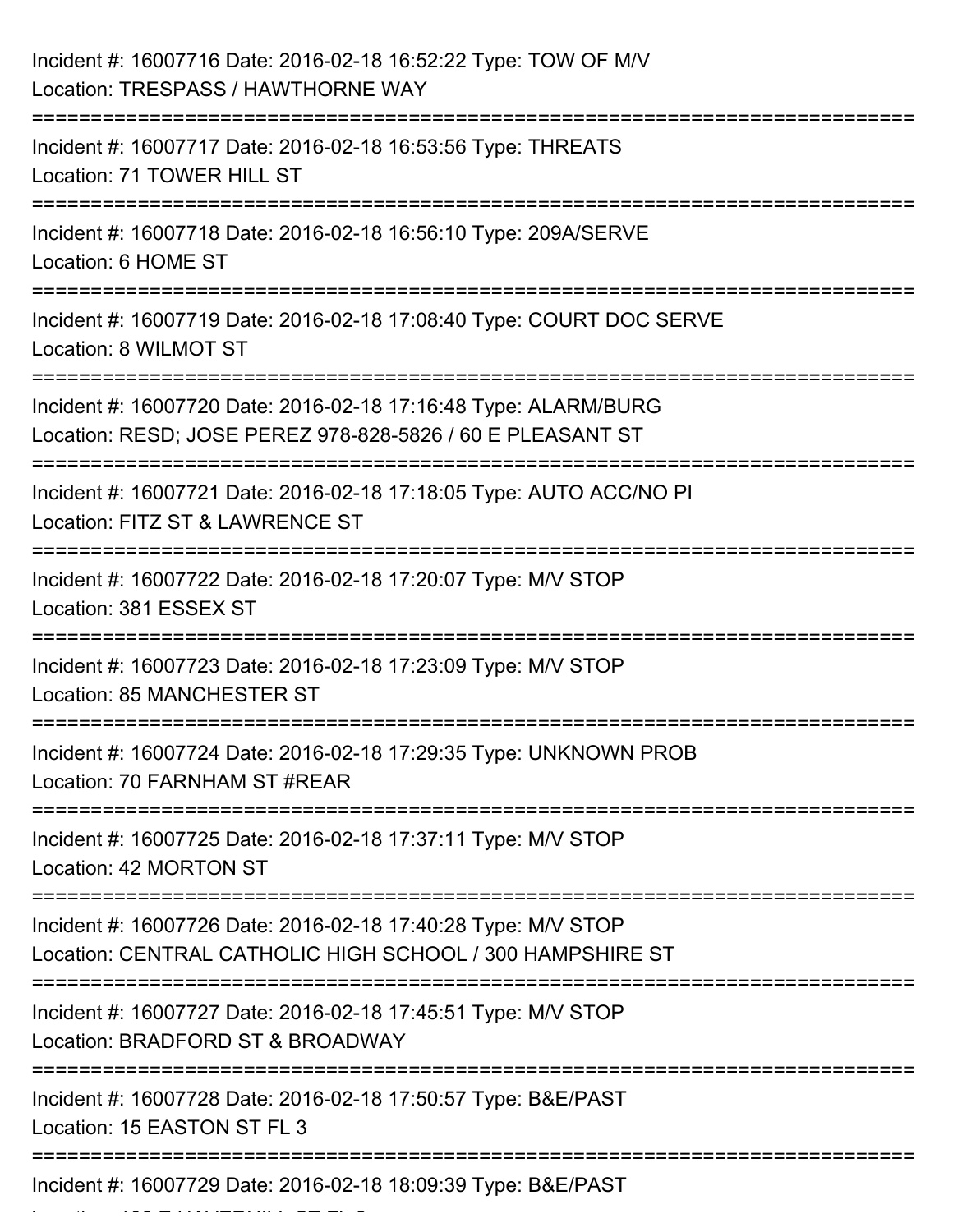| Incident #: 16007730 Date: 2016-02-18 18:21:13 Type: MEDIC SUPPORT<br>Location: 36 NEWTON ST                                       |
|------------------------------------------------------------------------------------------------------------------------------------|
| Incident #: 16007731 Date: 2016-02-18 18:28:26 Type: ALARM/BURG<br>Location: RESD; ROSARIO, ELISA 9782581292 / 21 KENDRICK ST      |
| ======================================<br>Incident #: 16007732 Date: 2016-02-18 18:29:26 Type: M/V STOP<br>Location: 82 TREMONT ST |
| Incident #: 16007733 Date: 2016-02-18 18:34:08 Type: EXTRA SURVEIL<br>Location: 71 TOWER HILL ST                                   |
| Incident #: 16007734 Date: 2016-02-18 18:44:45 Type: 209A/SERVE<br>Location: 67 AVON ST                                            |
| Incident #: 16007735 Date: 2016-02-18 18:45:46 Type: M/V STOP<br>Location: 380 HAVERHILL ST                                        |
| Incident #: 16007736 Date: 2016-02-18 18:51:27 Type: M/V STOP<br>Location: CANAL ST & HAMPSHIRE ST                                 |
| Incident #: 16007737 Date: 2016-02-18 18:53:34 Type: COURT DOC SERVE<br>Location: 163 PARK ST                                      |
| Incident #: 16007738 Date: 2016-02-18 19:02:10 Type: 209A/SERVE<br>Location: 38 BUSWELL ST                                         |
| Incident #: 16007739 Date: 2016-02-18 19:09:20 Type: STOL/MV/PAS<br>Location: 775 ESSEX ST                                         |
| Incident #: 16007740 Date: 2016-02-18 19:15:57 Type: COURT DOC SERVE<br>Location: 555 HAVERHILL ST                                 |
| Incident #: 16007741 Date: 2016-02-18 19:21:16 Type: STOLEN PROP<br>Location: 209 WATER ST                                         |
| Incident #: 16007742 Date: 2016-02-18 19:53:54 Type: NOTIFICATION<br>Location: 9 MYRTLE CT                                         |
|                                                                                                                                    |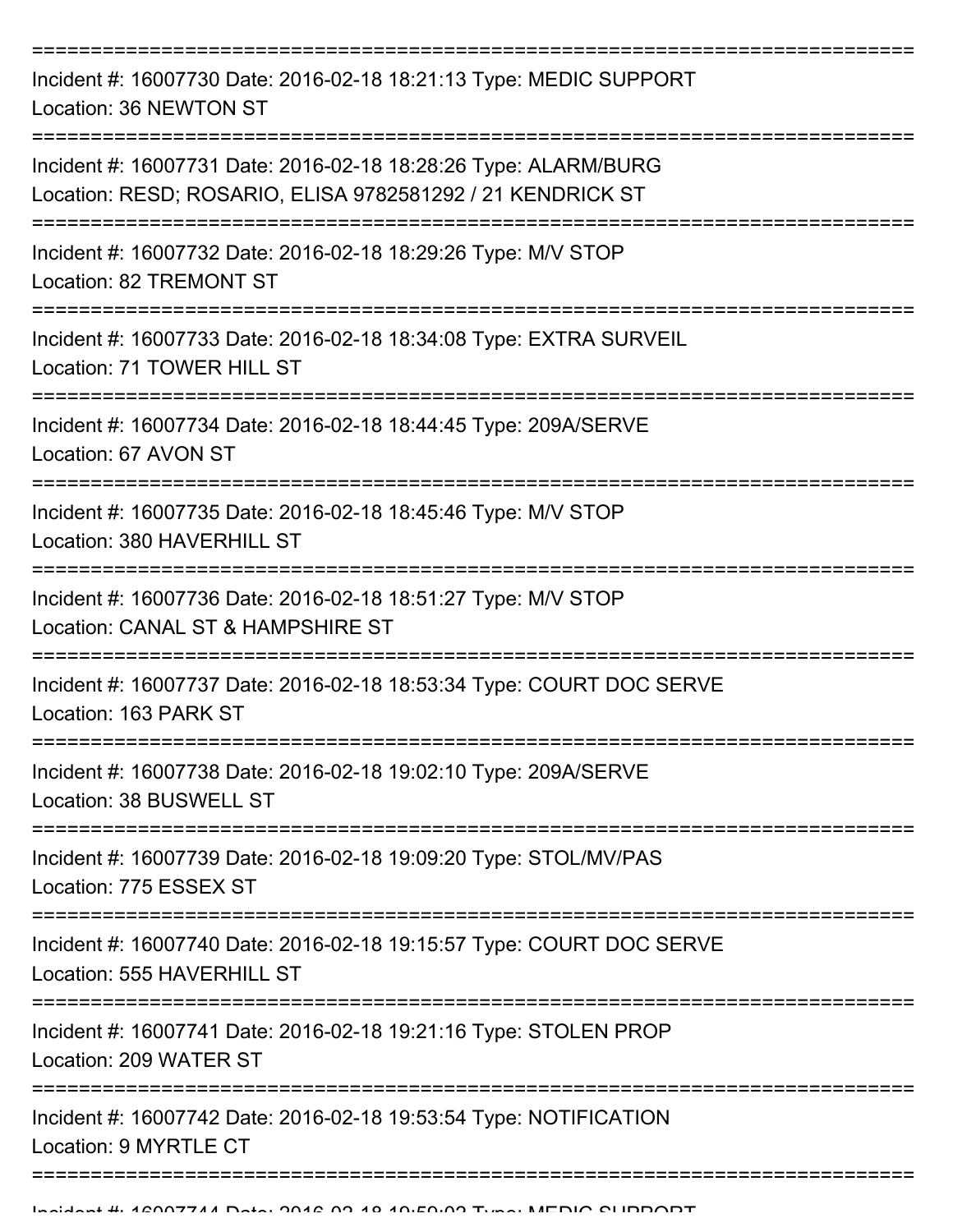Location: 10 CAMPO SECO ST

| Incident #: 16007743 Date: 2016-02-18 19:59:08 Type: SUS PERS/MV<br>Location: SONIC / 100 WINTHROP AV                                    |
|------------------------------------------------------------------------------------------------------------------------------------------|
| Incident #: 16007745 Date: 2016-02-18 20:01:35 Type: DOMESTIC/PROG<br><b>Location: AMES ST</b>                                           |
| Incident #: 16007746 Date: 2016-02-18 20:07:24 Type: RECOV/STOL/MV<br>Location: HIGH ST                                                  |
| Incident #: 16007747 Date: 2016-02-18 20:16:57 Type: WARRANT SERVE<br>Location: 140 JACKSON ST FL 1                                      |
| Incident #: 16007748 Date: 2016-02-18 20:27:23 Type: M/V STOP<br>Location: JACKSON ST & METHUEN ST                                       |
| Incident #: 16007750 Date: 2016-02-18 20:28:54 Type: ALARM/BURG<br>Location: RESD; SHIRLEY PICHARDO / 14 HALL ST                         |
| Incident #: 16007749 Date: 2016-02-18 20:29:06 Type: M/V STOP<br>Location: LORING ST & MARKET ST                                         |
| Incident #: 16007751 Date: 2016-02-18 20:44:24 Type: UNWANTEDGUEST<br>Location: 37 EUTAW ST FL 3                                         |
| Incident #: 16007752 Date: 2016-02-18 20:52:36 Type: LOST PROPERTY<br>Location: BROADWAY & CROSS ST                                      |
| Incident #: 16007753 Date: 2016-02-18 21:27:47 Type: M/V STOP<br>Location: AMESBURY ST & LOWELL ST                                       |
| Incident #: 16007754 Date: 2016-02-18 21:32:28 Type: M/V STOP<br>Location: ALLSTON ST & HOWARD ST                                        |
| Incident #: 16007755 Date: 2016-02-18 21:37:11 Type: M/V STOP<br>Location: HOWARD ST & PLEASANT ST                                       |
| Incident #: 16007756 Date: 2016-02-18 21:39:22 Type: TRESPASSING<br>Location: 29 BERKELEY ST FL 2<br>=================================== |
|                                                                                                                                          |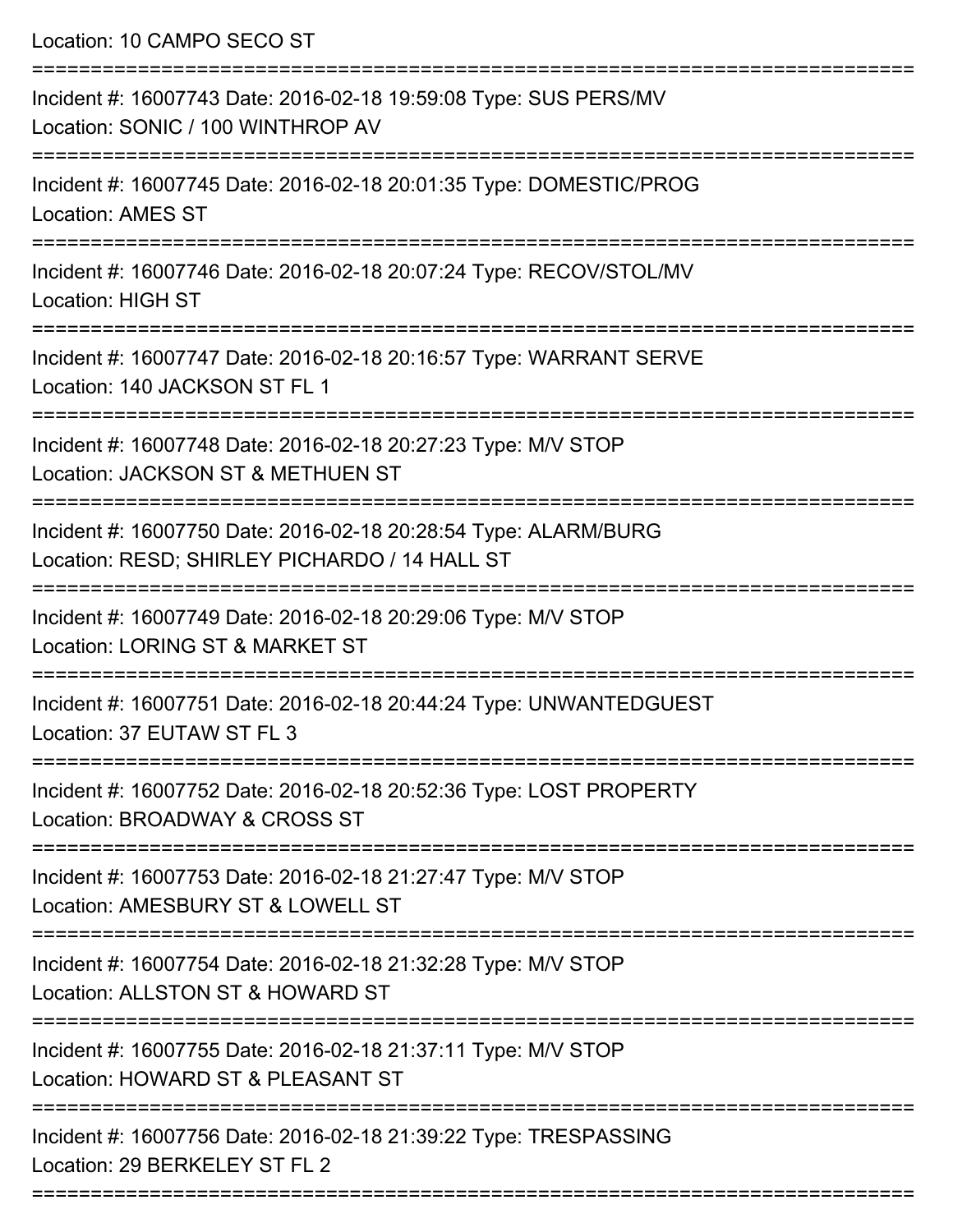Location: 189 ESSEX ST

| Incident #: 16007758 Date: 2016-02-18 21:54:25 Type: ALARM/BURG<br>Location: RESD; SHIRLEY PICHARDO / 14 HALL ST<br>--------------------- |
|-------------------------------------------------------------------------------------------------------------------------------------------|
| Incident #: 16007759 Date: 2016-02-18 22:01:02 Type: DRUG OVERDOSE<br>Location: 375 HOWARD ST FL 3                                        |
| Incident #: 16007760 Date: 2016-02-18 22:13:43 Type: ALARM/BURG<br>Location: TARBOX SCHOOL / 59 ALDER ST                                  |
| Incident #: 16007761 Date: 2016-02-18 22:19:48 Type: ALARM/BURG<br>Location: EL MOFONGO / 64 COMMON ST                                    |
| Incident #: 16007762 Date: 2016-02-18 22:23:58 Type: B&E/PAST<br><b>Location: 17 CHICKERING ST</b>                                        |
| Incident #: 16007763 Date: 2016-02-18 22:32:09 Type: NOISE ORD<br>Location: 58 S UNION ST #A FL 2                                         |
| Incident #: 16007764 Date: 2016-02-18 22:54:21 Type: ALARM/BURG<br>Location: EBLANS / 490 ESSEX ST                                        |
| Incident #: 16007765 Date: 2016-02-18 23:00:23 Type: NOISE ORD<br>Location: 258 S UNION ST FL 2                                           |
| Incident #: 16007766 Date: 2016-02-18 23:06:20 Type: ALARM/BURG<br>Location: RENT A CENTER / 356 ESSEX ST                                 |
| Incident #: 16007767 Date: 2016-02-18 23:30:41 Type: E911 HANGUP<br>Location: 183 ABBOTT ST                                               |
| Incident #: 16007768 Date: 2016-02-18 23:35:59 Type: MISSING PERS<br>Location: 700 ESSEX ST                                               |
| Incident #: 16007769 Date: 2016-02-18 23:54:23 Type: B&E/MV/PROG<br>Location: DARTMOUTH ST & YALE ST                                      |
| Incident #: 16007770 Date: 2016-02-18 23:56:11 Type: A&B D/W PAST<br>Location: 62 MAGINNIS AV                                             |